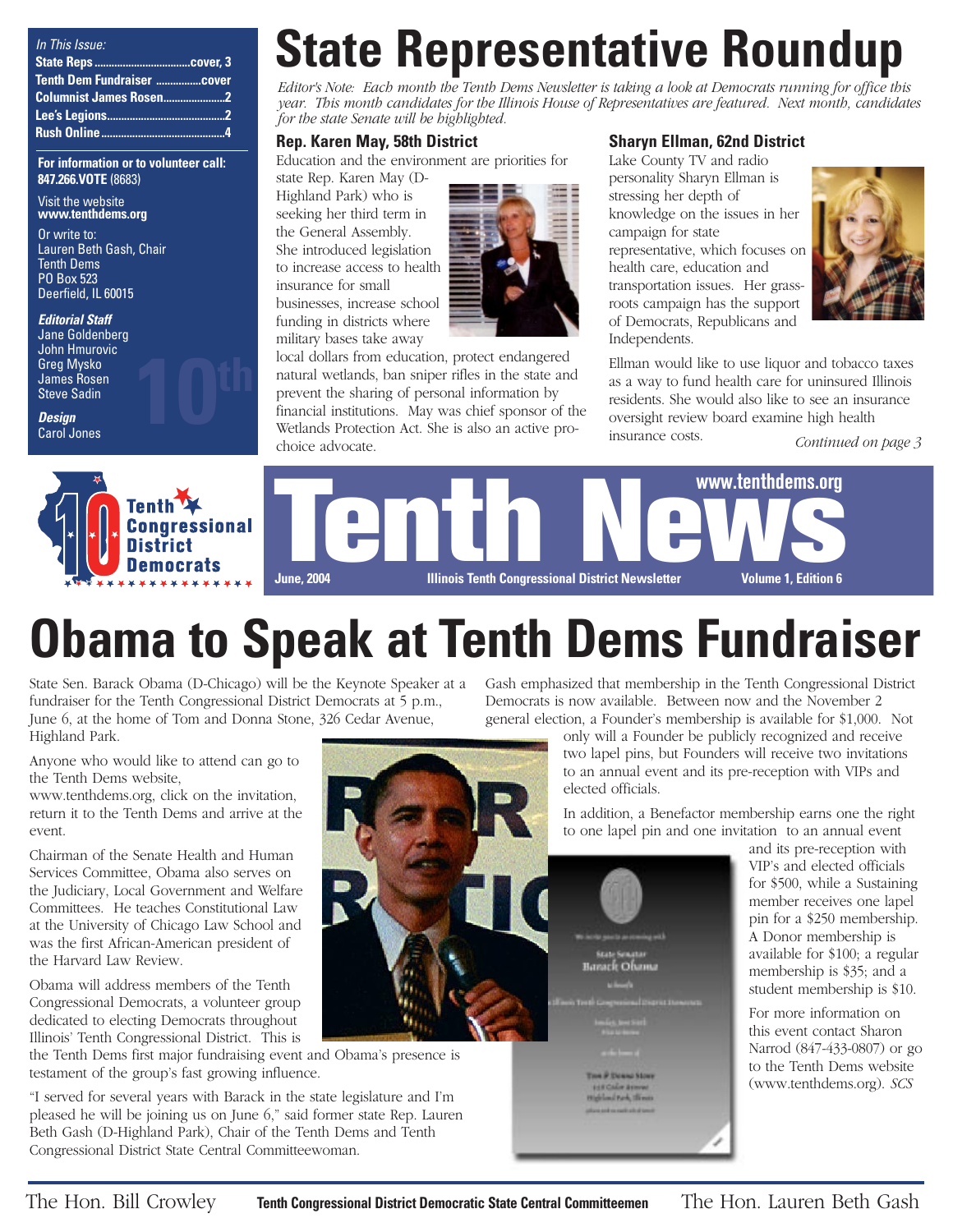# **Mark Kirk: Our Silent Congressman**

### *By James Rosen*

If you have an opinion about the treatment of Iraqi prisoners at Abu Ghraib prison and have expressed it publicly then you are quite different from Rep. Mark Kirk (R-IL).

The man who represents the Tenth Congressional District has given no public statement about the prison scandal. Why? Calls to his office to find out were unsuccessful. You can give your name and address and a letter on the issue will presumably be sent.

"Congressman Kirk, what do you think of the Abu Ghraib scandal and the way the military has been investigating itself?" That silence you "hear" is your answer.

While there has been nearly universal condemnation of the abuse that occurred at



Abu Ghraib, a few public officials were not angry at the photos of U.S. soldiers mistreating Iraqi prisoners, a majority of whom the U.S. says were innocent of any crime. They were more outraged at the outrage than by the mistreatment. What does Rep. Kirk think

about this? I'm still waiting for my letter from his office.

Sen. John Warner, (R-VA), Sen. John McCain (R- AZ) and Sen. Lindsey Graham, (R-SC), an Air Force JAG attorney and former house manager of the Clinton Impeachment proceedings have been outspoken on this issue. Graham summed it up fittingly when he said, "When you are the good guys, you've got to act like the good guys."

When you are a Congressman, Mr. Kirk, you've got to act like a Congressman. That means communicating your opinions publicly on the important issues of the day. How America deals with the abuse at Abu Ghraib and where it goes from here deserves answers, not silence.

# **Lee's Legions Take to the Streets**

Catching a window of sunny skies, 15 volunteers took to the streets of Glencoe and Winnetka on a Sunday afternoon in May to introduce Lee Goodman, their candidate for Congress, to New Trier Township voters.



*Tenth Dems Executive Committee member Chuck Knight (left) walks in New Trier Township with Lee Goodman.*

On the third foray into the 10th Congressional District, Goodman and energetic volunteers, each toting a Lee Goodman for Congress book bag filled with campaign literature and donning campaign T-shirts, knocked on doors to spread the word.

This campaign, short on funds but long on enthusiasm, has already gone walking in Moraine Townships on two weekend days. This two-hour walk in New Trier will be the first of many here and elsewhere in the district.

"Our country is doing things that none of us thought we would ever do. We are torturing people."

# - Lee Goodman

Goodman said he hopes to take volunteers out every Sunday until the election. In a pre-walk pep talk, he asked each of the volunteers to commit to one Sunday a month or 10 more walking hours to help introduce his campaign to the people.

Like a word-of-mouth movement, the campaign hopes his legions will bring in friends and neighbors to generate offshoot walking troops to cover their own neighborhoods.

The perks: they get to keep the handy tote

bag, plus support their candidate in what many consider a pivotal election year as our nation's war effort in Iraq falters under the weight of numerous setbacks and the prison-abuse scandal.

"Our country is doing things that none of us thought we would ever do," Goodman told his volunteers assembled outside New Trier Democratic headquarters. "We are torturing people."

And, he averred, Rep. Mark Kirk (R-IL), has not done enough to condemn the overall treatment of prisoners by the military, which includes human rights abuses.

Goodman noted that elected officials take an oath to uphold the U.S. Constitution, which accords rights to all people, not merely citizens.

After a round of applause, the group of volunteers, comprised of teens to seniors, split into pairs, took maps, prepared to pass literature, answer questions and hope for even more.

Marcia Burke, volunteer coordinator for the Goodman campaign, said walkers have accepted contributions to the campaign, but their main goal is to introduce the Goodman candidacy, not raise money.

On this day, the co-chairs of New Trier High School's Young Democrats Club, Ben Struhl, 17, and Shira Gordon, 18, both of Wilmette, added their efforts. Shira brought her mother, Patty Gerstenblith, a newly minted political activist, along for the ride.

Echoing the sentiments of many a volunteer, Struhl explained, "I want to make a difference."

Anyone interested in volunteering for the campaign can contact Marcia Burke at volunteersforlee@earthlink.com. *JEG*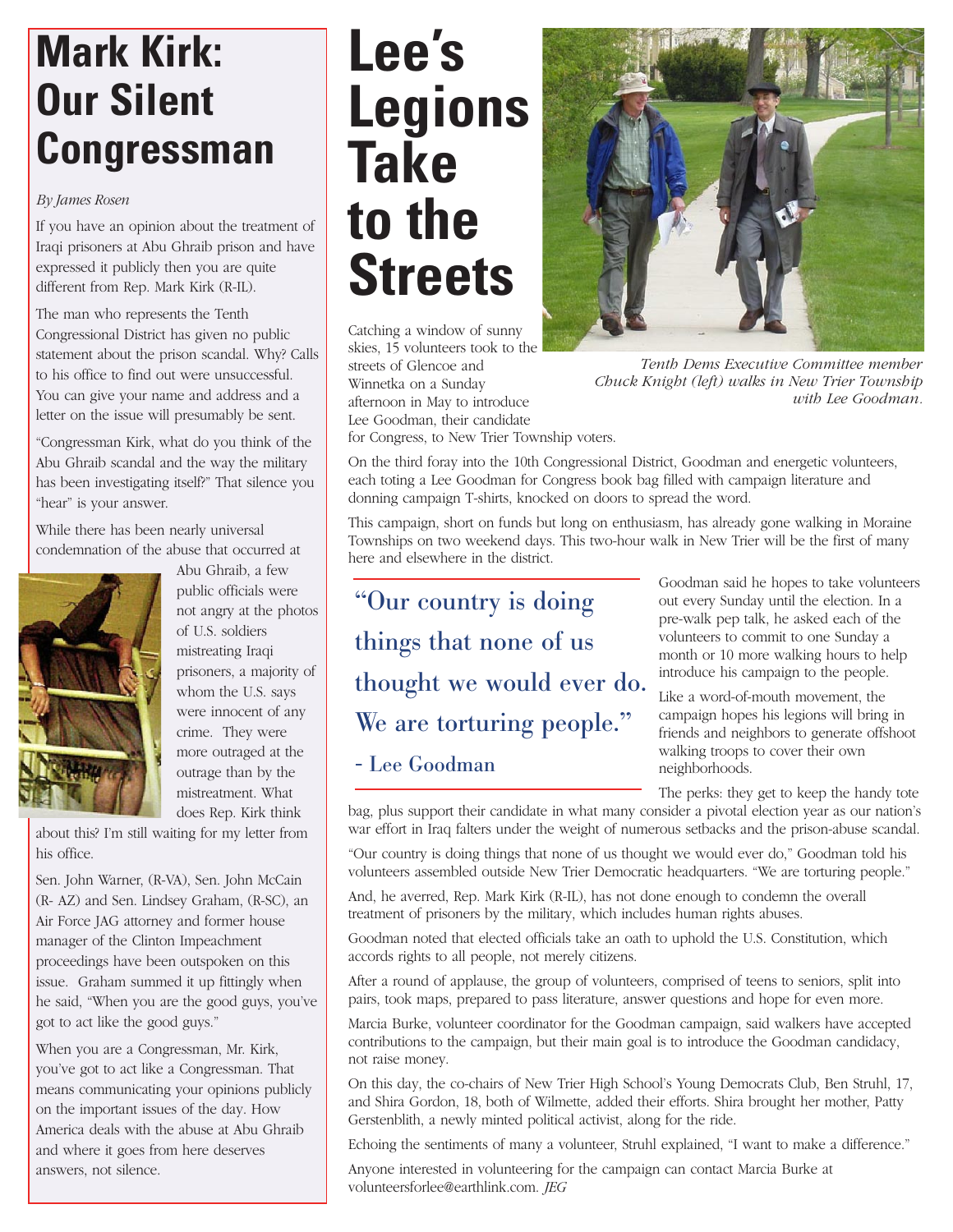# **Rep. Elaine Nekritz, 57th District**

State Rep. Elaine Nekritz (D-Glenview) was the chief sponsor of

legislation that made it easier for identity theft victims to set their public records straight and removes any wrongful criminal convictions done in their name. She also sponsored a bill that allowed state tax records to be made available for child support proceedings. As an avid sports bicyclist, Nekritz has earned a reputation as being the state legislature's foremost champion



of bicycle transportation and safety issues.

### **Michelle Bromberg, 17th District**

Skokie Village Board Trustee Michele Bromberg has gained a well rounded understanding of the many issues faced in state government. As a health care professional, she says she would bring an added perspective to health related issues before the General Assembly.

As a state representative Bromberg wants to bring to an end the waste in government draining money away from schools, price gouging by pharmaceutical companies and she wants to invest in job training for workers and give assistance to small businesses who provide the real job growth in the economy. She thinks the time has come to have the state stop giving handouts to major corporations.

## **Nancy Shepherdson, 51st District**

Educator and businesswoman Nancy Shepherdson would like to see some major changes come to Springfield.

"I've become convinced that Springfield is not doing nearly enough to solve our area's major problems," she said.

Shepherdson would like to see

property tax relief for homeowners, an increase in education funding by the state and transportation improvements in Lake County that include mass transit and environmental initiatives. She is a pro-choice advocate who believes the government should not be involved in abortion and birth control.

Shepherdson says her job as state representative would be a fulltime commitment, unlike her opponent who also holds another governmental position.

## **Rep. Kathy Ryg, 59th District**

First term state Rep. Kathy Ryg (D-Vernon Hills) is highlighting her advocacy for children and schools in her reelection bid. Ryg has worked to expand special education programs to meet the needs of children and their parents. She also wants to help all Illinois families obtain essential health care services, make prescription drugs affordable for seniors and guarantee safe and affordable long-term care.

# **Rep. Eddie Washington, 60th District**

Economic development for Waukegan and North Chicago has been a focus of state Rep. Eddie Washington (D-Waukegan), who

is seeking reelection. He helped develop the "Little David Bill" that requires fair treatment from banks in their lending practices.

Some of his other legislation included a bill that would give prescription drug discount benefits to elderly senior citizens, moving the age limit where youth can be tried as an adult from 17 to 18 and legislation regarding consumer fraud aimed at the elderly. Washington was named the 2003 Most Influential African American in Lake County.



## **Nick Chrisos, 53rd District**

While making his first run at elected office, real estate attorney

Nick Chrisos would like to participate in a reform process in Springfield that would open up public office to more people.

"I am not looking for a career in politics," said Chrisos. "So I cannot be bought and sold."



Chrisos opposes federal intervention in education and thinks the state government should be in control with local supervision. For health care, he supports drug importation, insurance coverage for children, and mandated mental health care benefits. Chrisos is a strong environmentalist who would like to maintain funding for conservation, renewable energy, recycling and "green" public transportation.

## **Rep. Julie Hamos, 18th District**

Since 1999, state Rep. Julie Hamos (D-Evanston) sponsored key legislation with benefits to Illinois consumers. They include Consumers Guide to Health Care that allows patients to "shop around" for high quality health care through a state website, Hearing Screening for Newborns that requires all hospitals to conduct hearing screening for newborn infants prior to their discharge from the hospital, Child Support Reform which reorganizes the state's inefficient, fragmented child



support system, Homelessness Prevention through which families experiencing short-term emergencies receive small grants for rent, utility payments or security deposits, allowing them to remain in their homes and avoid homelessness. Hamos also sponsored legislation related to tax relief and utility regulation. *GM*